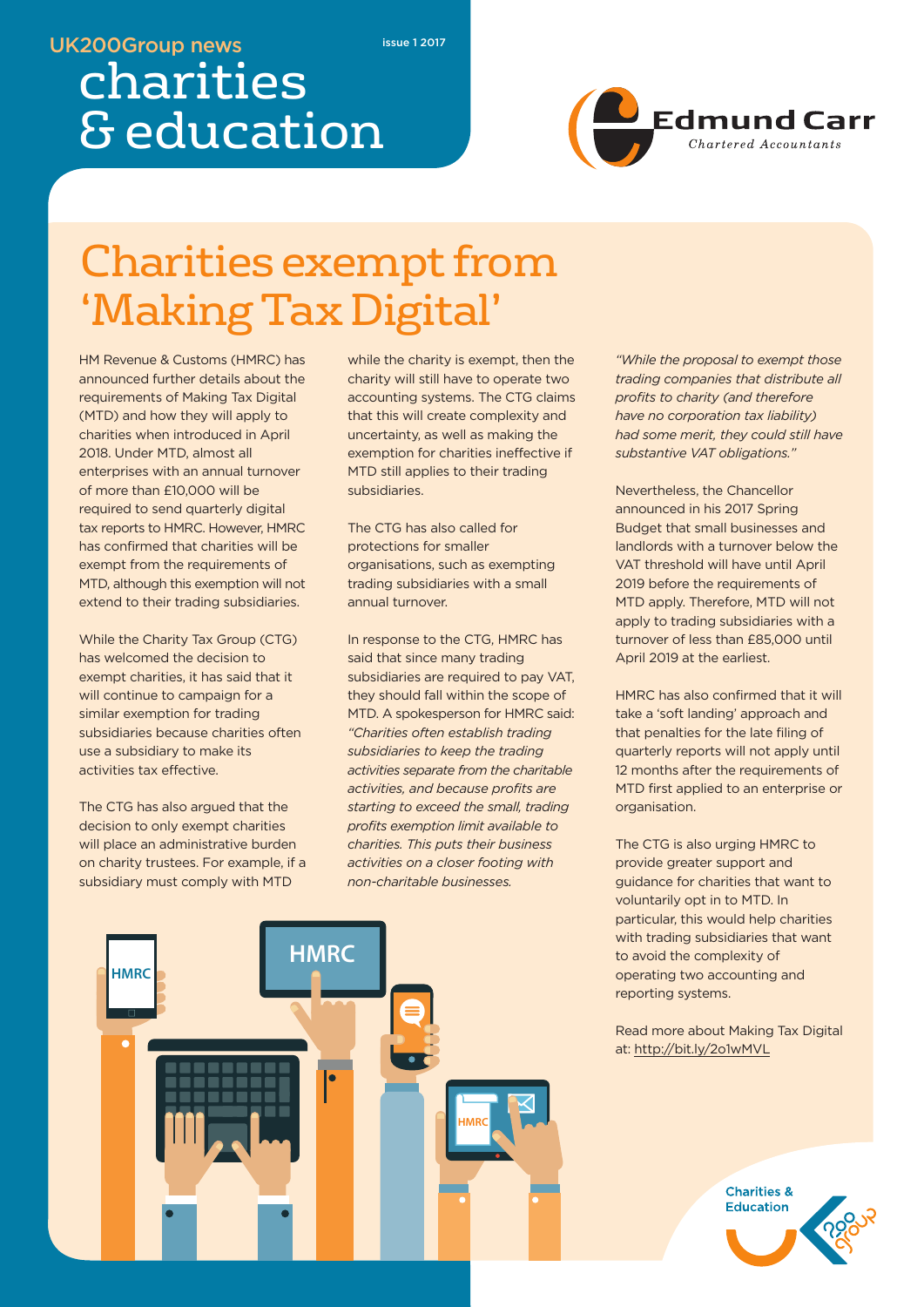## 'fit and proper persons' guidance updated

The helpsheet and model declaration for 'managers', which includes trustees, officials or directors of Community Amateur Sports Clubs (CASCs), charities and other organisations that are entitled to UK charity tax relief, have been updated by HM Revenue & Customs (HMRC).

Managers of organisations such as charities and CASCs are required by law to pass a 'fit and proper persons' test to ensure that their organisation is not controlled by people who might misuse charity tax relief. Managers are required to declare that they will use their organisations' funds for charitable purposes, and to confirm that they have not been involved in any activities in the past that might

impact on whether or not HMRC will deem them to be a fit and proper person who can manage a charitable body.

When a charitable organisation appoints a new manager, crosschecks are carried out by HMRC to ensure that it does not hold any information which may indicate that the manager is not a fit and proper person for the role.

Examples of behaviour that might indicate when someone is not fit and proper include them having been involved in tax fraud or identity theft, being disqualified from acting as a charity trustee or company director, and having designed or promoted tax avoidance schemes. Anyone who is involved in a questionable tax avoidance scheme could also be considered to be unfit. However, even if a manager is not deemed to be fit and proper, their charity may still be eligible for tax relief, as long as the manager has no control over the spending of the charity's funds and has no dealings with HMRC.

The guidance also provides details of the distinction between tax planning and tax avoidance, which financial commentators have welcomed as some feared that tax advisers who act as voluntary charity managers might also be affected by the rules.

There is more about the updated guidance at: http://bit.ly/2otIGE6

## Charities vulnerable to cyberattack

Service provider Eduserv has warned that charities are especially vulnerable to cybersecurity threats and trustees must take immediate action to prevent and plan for a cyberattack. In particular, Eduserv claims that charities are increasingly targeted by cyber criminals because of the vast amount of personal and financial information they hold about their stakeholders and donors.

Speaking at the Charity Finance Group's IT conference in March 2017, Chief Information Security Officer at Eduserv, James Mulhern, warned that there are long lasting consequences of being subject to a cyberattack. Mr Mulhern said: "*It's not just about you, it's about the people you serve – donors, supporters, VIPs, fundraisers and volunteers. If you spend more money on a chief executive than on security, somebody is going to be able to make a bad headline out of that."*

Eduserv has also advised charity trustees to introduce a cybersecurity plan to set out the steps an organisation can take to prevent, prepare for, respond to and

recover from an attack. Trustees are also advised to increase investment in cybersecurity measures, such as training for staff and volunteers. However, while half of all alerts issued by the Charity Commission for England and in Wales in 2016 were related to cybersecurity threats, many charities still lack basic skills and knowledge about how to respond to an attack.

Smaller charities, in particular, do not have the capacity or budget to invest in cybersecurity measures.

The Charity Commission has also urged charities that are victims of a cyberattack to report any incidents to the Commission and Action Fraud. Trustees are also advised to use the Charities Against Fraud website to access a range of guidance, case studies and advice to help trustees, staff and volunteers identify and tackle cyber-enabled fraud.

Read more about this issue at: http://bit.ly/2nvK2k1

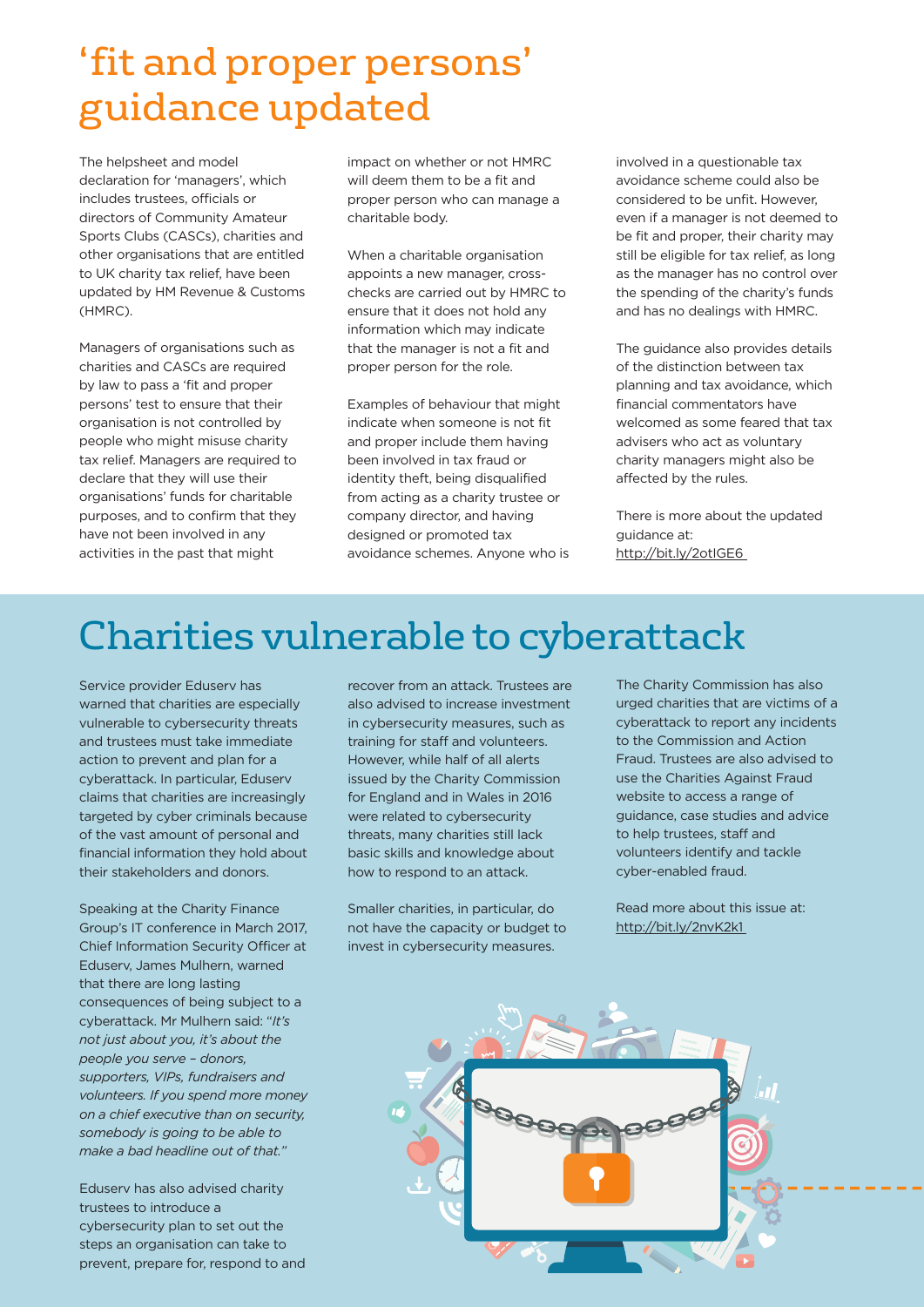# in brief...

#### **ICO warns charities about fundraising practices**

The Information Commissioner's Office (ICO) has warned charities that they must not carry out wealth screening or data matching on donors unless they are provided with explicit, detailed information about these fundraising practices. The warning is included in a conference paper entitled 'Fundraising and regulatory compliance', which also makes it clear that charities must provide donors with information about each way their personal data will be used, including publically available data. The conference paper was released following ICO investigations that found that many charities, including the RSPCA and the British Heart Foundation, were raising funds in ways that 'seriously violate' the Data Protection Act. http://bit.ly/2nvuehn

#### **Common Reporting Standard guidance updated**

Guidance for the charity sector about the new Common Reporting Standard (CRS), which is in force from 31 May 2017, has been updated by HM Revenue & Customs (HMRC). The CRS is an international standard for the automatic exchange of information and is designed to prevent tax evasion. The Association of Charitable Foundations and other organisations had expressed concerns about bureaucratic requirements of the CRS and possible human rights issues if charities are required to report information about the recipients of grants, as this could place individuals at risk if it were shared with organisations in other jurisdictions. The new guidance clarifies the process by which charities can alert HMRC of human rights concerns and how details can be removed from shared information. http://bit.ly/2o1m0yB http://bit.ly/2nqrxvY

---------------------

#### **New guide for charities in Scotland**

The Office of the Scottish Charity Regulator (OSCR) has published new guidance about charity law in Scotland. The 'Being a Charity in Scotland' guide is aimed at charity trustees, professionals who advise charities, organisations seeking charitable status, and anyone aiming to set up a charity. It sets out the duties of trustees with regard to fundraising, providing information to the public and financial reporting. The guide also provides advice about how to run a charity, along with signposting to other organisations that can support trustees to meet their legal duties. In the guide, the OSCR also explains the charity test, which is a list of criteria an organisation must satisfy in order to be legally recognised as a charity in Scotland. http://bit.ly/2oceOwF

#### **Concerns about proposed changes to annual return**

The NCVO, the Charity Finance Group and the Association of Charitable Foundations have raised concerns over the Charity Commission's proposed changes to the annual return for 2017. The changes include updating fundamental information on a more regular basis than annually and making the annual return more targeted and proportionate. The three sector bodies claim that the proposed changes could put "further regulatory burden" on some charities and the Commission should consider how these would affect charities with limited resources. The proposals were put forward by the Charity Commission as part of a consultation that was published in December 2016. The Commission is considering responses and is expected to make an announcement regarding the annual return later in 2017. http://bit.ly/2nqqJHo

#### **Draft changes to social investment tax relief published**

Details of changes to social investment tax relief (SITR) that apply to investments made in social enterprises on or after 6 April 2017 have been published by HM Revenue & Customs (HMRC). The changes include increasing the amount of money that a social enterprise can raise from individual investors under SITR by raising the lifetime qualifying investment limit to £1.5 million and allowing a social enterprise a period of up to seven years after its first commercial sale in which to raise investment. Other changes include reducing the number of full time employees that a qualifying social enterprise can have to under 250, and extending the list of excluded activities under SITR to include a variety of low-risk activities. Anti-abuse measures are also being introduced. http://bit.ly/2nvzAZX http://bit.ly/2o1p2D8

#### **GASDS easier to use from April 2017**

The Gift Aid Small Donations Scheme (GASDS) has been amended in order to make it easier for charities to use and will take effect for the 2017/18 and subsequent tax years. The amended GASDS will cover cash donations and donations made by contactless payment. It will no longer be necessary for charities to have been claiming Gift Aid for at least two years in order to use the scheme. However, the requirement that charities claim £1 of Gift Aid for every £10 of GASDS payments has been retained. This has led to criticisms that the amendments do not go far enough. http://bit.ly/2nciq0d